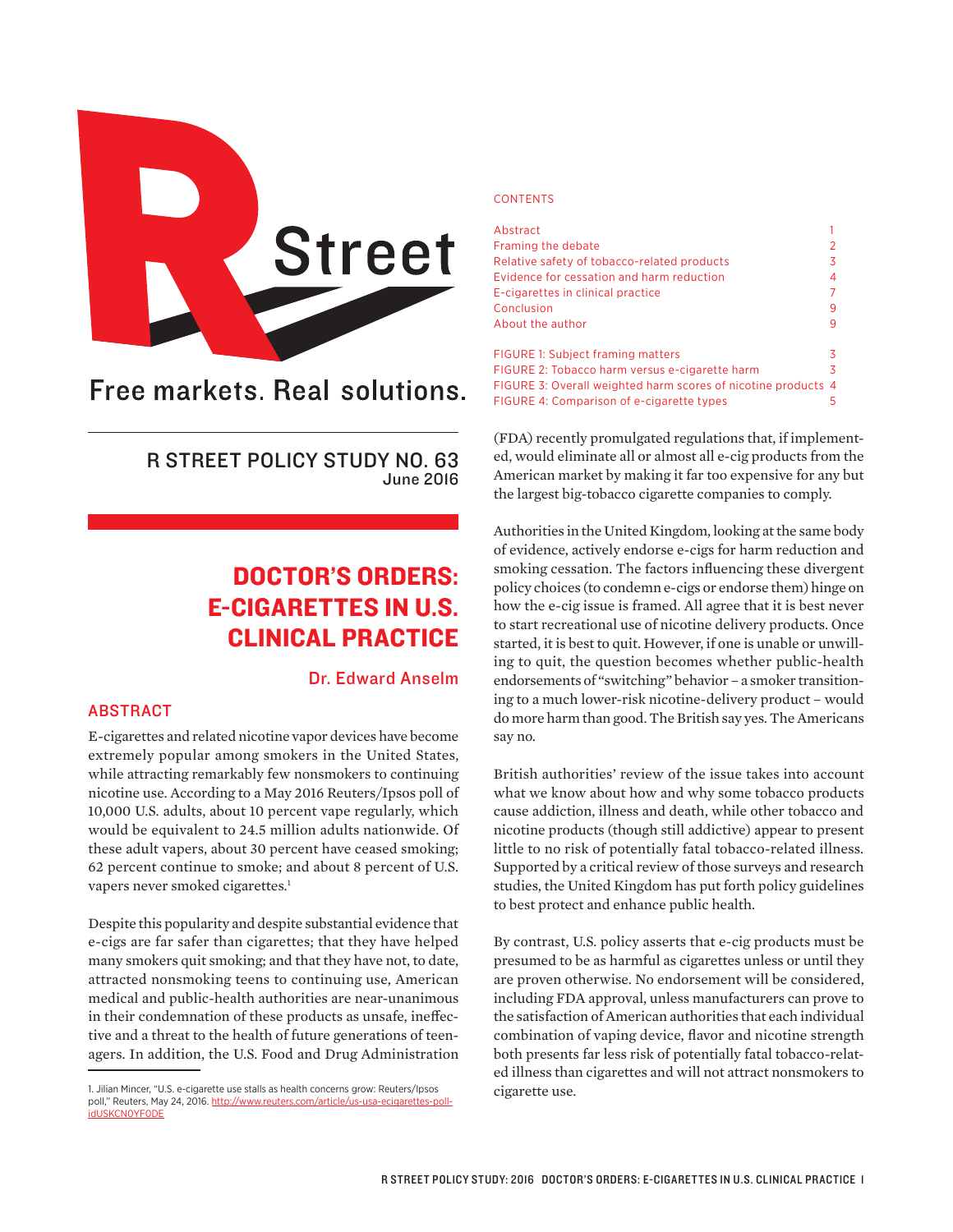In its proposed rules, the FDA requires that existing e-cig manufacturers submit to a multimillion dollar application process. These would necessitate large prospective and casecontrol studies on each individual product. British authorities have instead relied on the evidence provided by studies and surveys completed to-date on e-cigs as a class of product. In short, the divergent choices of British and American policymakers stem from the gap between relying on the best available evidence and demanding absolute proof.

## FRAMING THE DEBATE

Support for using e-cigarettes in smoking cessation and tobacco harm reduction is based on a substantial scientific literature and the concept of providing less-toxic sources of nicotine to smokers is widely supported, with important papers published in the *International Journal of Environmental Research and Public Health*, <sup>2</sup> *Harm Reduction Journal*, 3 *Addictive Behaviors*<sup>4</sup> and *Addiction*. 5 Such approaches also have become increasingly popular in clinical practice in both the United States and the United Kingdom. However, the official public-health position on e-cigarettes differs substantially between these two countries.

In April 2016, the Royal College of Physicians published a review of the most recent evidence, which came to the following conclusions:

**E-cigarettes and quitting smoking** - among smokers, e-cigarette use is likely to lead to quit attempts that would not otherwise have happened, and in a proportion of these to successful cessation. In this way, e-cigarettes can act as a gateway from smoking.

**E-cigarettes and long-term harm** - the possibility of some harm from long-term e-cigarette use cannot be dismissed due to inhalation of the ingredients other than nicotine, but is likely to be very small, and substantially smaller than that arising from tobacco smoking. With appropriate product standards to minimise exposure to the other ingredients, it should be possible to reduce risks of physical health still further.

Just a week after release of the RCP's report, the FDA issued regulations to extend its authority over all tobacco-related products, including the broad spectrum of electronic cigarettes and nicotine vapor devices.<sup>7</sup> Under the rules, which are scheduled to go into effect Aug. 8, 2016, the FDA will prohibit the sale of any tobacco-related product to persons under the age of 18, will require warning labels be affixed to these products and will bar distribution of free samples of these products. These specific rules have been long-awaited and enjoy near-unanimous support from the public-health community.

However, despite never considering even the possibility that any non-pharmaceutical nicotine-delivery product might offer personal or public health benefits, the FDA also introduced regulations that will eviscerate the e-cigarette industry. Manufacturers of e-cigs and other nicotine-vapor products developed and marketed after the effective date spelled out in 2009's Tobacco Control Act – Feb. 15, 2007 –must submit information within the next two years demonstrating the safety of their products. Those that do not meet the standards detailed by the FDA will not be permitted to be advertised or sold. If a product wishes to claim any personal or public-health benefit, its manufacturers must seek licensure as a drug, not as a tobacco product.

The detailed scientific assessments described in the FDA final rule are beyond the capacity of most e-cigarette manufacturers. Vape establishments that mix or prepare liquids for use in e-cigarettes are treated in the same manner as manufacturers. These regulations, taken in aggregate, will severely diminish consumer access to e-cigarettes. In the swirl of dueling press releases, it may be worthwhile to explore the common scientific foundations of these policy decisions.

An April 2016 in the *New England Journal of Medicine*<sup>8</sup> argued that the framing of harm-reduction interventions is the key distinction. The United Kingdom has a long tradition of encouraging harm reduction in the context of addiction, such as providing heroin and needles to heroin addicts. In the United States, methadone maintenance, needle exchange and similar interventions have been received more skeptical-

<sup>2.</sup> Joel L. Nitzkin, "The case in favor of E-cigarettes for tobacco harm reduction," *International Journal of Environmental Research and Public Health*, 11(6): 6459–6471, June 2014. http://www.ncbi.nlm.nih.gov/pmc/articles/PMC40785

<sup>3.</sup> Riccardo Polosa, Brad Rodu, Pasquale Caponnetto, Marilena Maglia and Cirino Raciti, "A fresh look at tobacco harm reduction: the case for the electronic cigarette," *Harm Reduction Journal,* 10(1):19, Oct. 4, 2013. [https://harmreductionjournal.biomed](https://harmreductionjournal.biomedcentral.com/articles/10.1186/1477-7517-10-19)[central.com/articles/10.1186/1477-7517-10-19](https://harmreductionjournal.biomedcentral.com/articles/10.1186/1477-7517-10-19)

<sup>4.</sup> Karl O. Fagerstrom and Kevin Bridgman, "Tobacco harm reduction: the need for new products that can compete with cigarettes," *Addictive Behaviors*, 39(3):507-511, March 2014.<http://www.ncbi.nlm.nih.gov/pubmed/24290207>

<sup>5.</sup> David T. Levy, K. Michael Cummings, Andrea C. Villanti, et al., "A framework for evaluating the public health impact of e-cigarettes and other vaporized nicotine products," Addiction, April 25, 2016. [http://onlinelibrary.wiley.com/doi/10.1111/](http://onlinelibrary.wiley.com/doi/10.1111/add.13394/abstract) [add.13394/abstract](http://onlinelibrary.wiley.com/doi/10.1111/add.13394/abstract)

<sup>6.</sup> Tobacco Advisory Group, "Nicotine without smoke: Tobacco harm reduction," Royal College of Physicians, April 2016. [http://shop.rcplondon.ac.uk/products/nicotine](http://shop.rcplondon.ac.uk/products/nicotine-without-smoke?variant=17451373061)[without-smoke?variant=17451373061](http://shop.rcplondon.ac.uk/products/nicotine-without-smoke?variant=17451373061)

<sup>7.</sup> U.S. Food and Drug Administration, "Deeming Tobacco Products To Be Subject to the Federal Food, Drug, and Cosmetic Act, as Amended by the Family Smoking Prevention and Tobacco Control Act; Restrictions on the Sale and Distribution of Tobacco Products and Required Warning Statements for Tobacco Products," *Federal Register,* May 10, 2016. [https://www.federalregister.gov/articles/2016/05/10/2016-10685/](https://www.federalregister.gov/articles/2016/05/10/2016-10685/deeming-tobacco-products-to-be-subject-to-the-federal-food-drug-and-cosmetic-act-as-amended-by-the) [deeming-tobacco-products-to-be-subject-to-the-federal-food-drug-and-cosmetic](https://www.federalregister.gov/articles/2016/05/10/2016-10685/deeming-tobacco-products-to-be-subject-to-the-federal-food-drug-and-cosmetic-act-as-amended-by-the)[act-as-amended-by-the](https://www.federalregister.gov/articles/2016/05/10/2016-10685/deeming-tobacco-products-to-be-subject-to-the-federal-food-drug-and-cosmetic-act-as-amended-by-the)

<sup>8.</sup> Sharon H. Green, Ronald Bayer and Amy L. Fairchild, "Evidence, Policy, and E-Cigarettes — Will England Reframe the Debate?," *New England Journal of Medicine*, 374(14):1301-1303, April 13, 2016. [http://www.nejm.org/doi/full/10.1056/](http://www.nejm.org/doi/full/10.1056/NEJMp1601154#t=article) [NEJMp1601154#t=article](http://www.nejm.org/doi/full/10.1056/NEJMp1601154#t=article)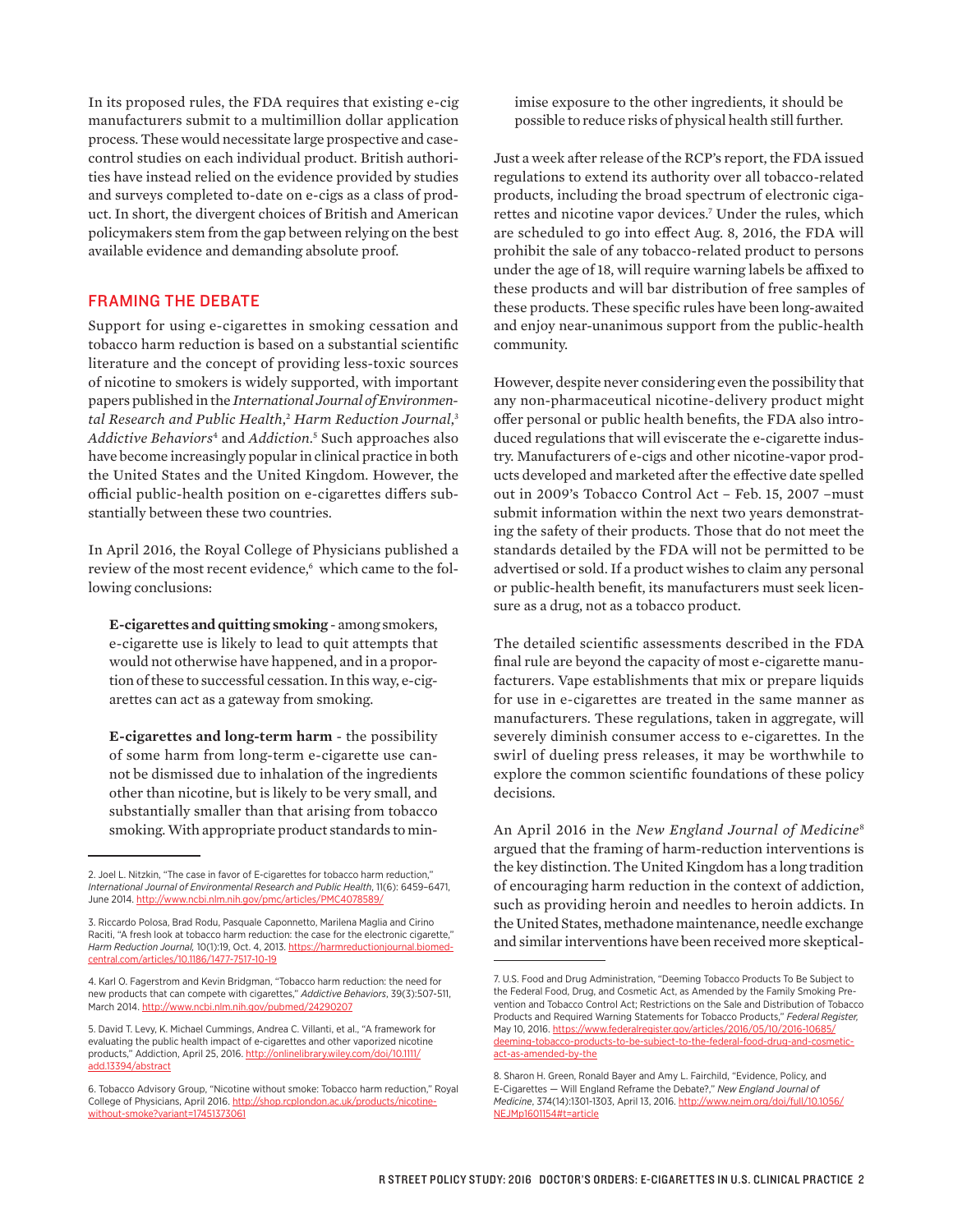ly. When framed within the context of reducing the burden of tobacco-related illness, the evidence appears to favor use of e-cigarettes; when framed within a context of unknown harms, uncertainties regarding content, unintended consequences and the potential for utilization by youths, use of e-cigarettes generates red flags. For public-health officials steeped in a precautionary principle, the baseline directive is that no action should be taken until e-cigarettes are shown to be safe.

#### FIGURE 1: SUBJECT FRAMING MATTERS

|                                 | <b>Focus on Youth</b>                                     | <b>Focus on Smokers</b>                                   |
|---------------------------------|-----------------------------------------------------------|-----------------------------------------------------------|
|                                 |                                                           |                                                           |
| Goal                            | Reduce any early adoption<br>of nicotine                  | Reduce harm from<br>combusted cigarettes                  |
| Concerns                        | Unknown health effects of<br>e-cigs                       | Magnitude of smoking harms<br>is very high                |
| Unintended<br>conse-<br>quences | Renormalization of smoking                                | Unknown harms from e-cigs<br>appear low                   |
| Conclusion                      | Limits all access to e-cigs,<br>even if it affects adults | Promote use of e-cigs for<br>cessation and harm reduction |

## RELATIVE SAFETY OF TOBACCO-RELATED PRODUCTS

With respect to the safety of e-cigarettes, many authors share concerns about the large number of product types, which have been developed in the absence of regulatory standards. The vaping industry has made major progress in developing and implementing voluntary industry standards. One would expect a major benefit of regulation will be to protect the ethical manufacturers and vendors, and the public, by eliminating shoddy products from the marketplace and by eliminating predatory and other inappropriate marketing practices.

Some of the components of liquids used to produce vapor may be of unknown source and there are more than 8,000 different flavor combinations available. A small number studies have identified toxic substances in some types of e-cigarettes at very low concentrations. However, the safety concerns are eclipsed by the far more harmful effects of combusted cigarettes.

Some studies have compared the effects of vapor from select-

ed brands to that of combusted cigarettes. In all instances, the concentration of toxins found was lower in e-cigarettes. There have been no long-term epidemiological studies of e-cigarette users, as the products are too new in the market to allow time for appropriate follow-ups. There are longterm data on other pharmaceutical and non-pharmaceutical nicotine-delivery products, which give us excellent reason to anticipate little or no risk of potentially fatal tobacco-related illness and death from e-cigarettes. Regular users of e-cigarettes have reported a range of minor symptoms, such as minor throat irritation and mouth dryness.

|                         | Smoking                                                                     | Vaping                                                                                   |
|-------------------------|-----------------------------------------------------------------------------|------------------------------------------------------------------------------------------|
|                         |                                                                             |                                                                                          |
| Dangers                 | 520,000 excess deaths per<br>year                                           | No reported diseases or<br>conditions:<br>Certain types of batteries<br>may be flammable |
| Composi-<br>tion        | Well-characterized source<br>of toxin and mechanism of<br>disease causation | Great variation in delivery<br>systems and liquids                                       |
| Experience              | Decades                                                                     | 10 years                                                                                 |
| Users                   | <b>Billions</b>                                                             | Tens of millions                                                                         |
| Scientific<br>consensus | More harmful                                                                | Less harmful                                                                             |

FIGURE 2: TOBACCO HARM VERSUS E-CIGARETTE HARM

Experts can agree on some things:

- The number of known toxins and carcinogens in combusted cigarette smoke exceeds that of e-cigarettes by two orders of magnitude.
- The concentrations of the compounds in e-cigarette vapor known to be harmful are far lower than in combusted cigarette smoke.
- The magnitude of difference in safety is debated. The evidence summary on e-cigarettes from Public Health England estimates that e-cigarettes are 95 percent safer.<sup>9</sup> Another way to examine the safety of nicotine-containing products was laid out in 2014 by David J. Nutt, Lawrence D. Phillips, David Balfour and colleagues and can be seen in Figure 3.10

<sup>9.</sup> Ann McNeill, et al., "E-Cigarettes: An Evidence Update," Public Health England, Aug. 19, 2015. [https://www.gov.uk/government/publications/e-cigarettes-an-evi](https://www.gov.uk/government/publications/e-cigarettes-an-evidence-update)[dence-update](https://www.gov.uk/government/publications/e-cigarettes-an-evidence-update)

<sup>10.</sup> David J. Nutt, Lawrence D. Phillips, David Balfour, et al., "Estimating the harms of nicotine-containing products using the MCDA approach," European Addiction Research, 20(5):218-225, April 3, 2014.<http://www.karger.com/Article/Pdf/360220>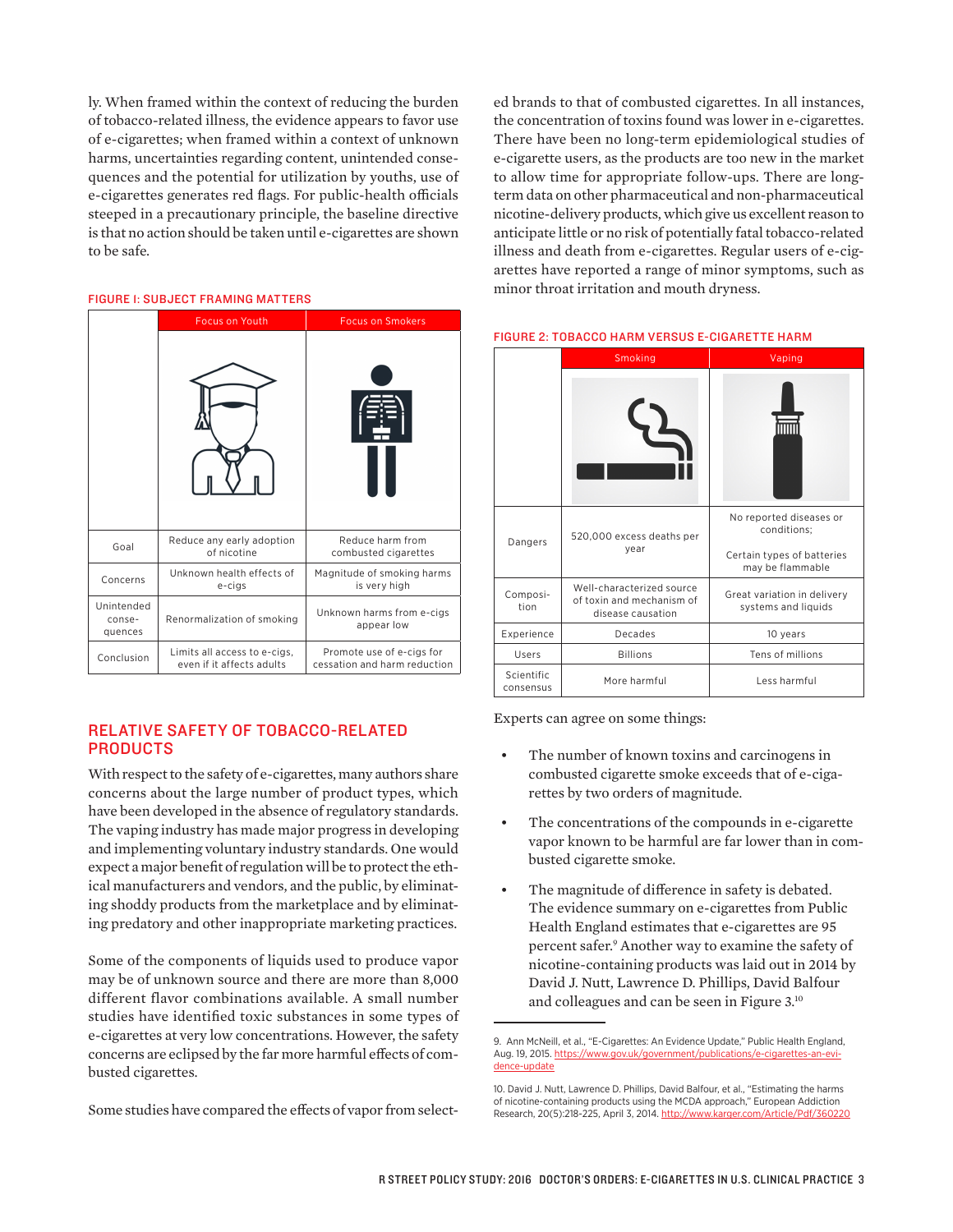



SOURCE: European Addiction Research

• No nicotine delivery product can be considered perfectly safe. However, we can say with confidence that e-cigarettes, having no tobacco and no combustion, are far safer than combustible cigarettes.

Studies of the safety of passively inhaled vapor or aerosol from e-cigarettes in nonusers have supported the supposition that the majority of toxic substances known to be present in combusted cigarettes are not reported in those e-cigarettes that have been studied. It is relatively straightforward to conclude that passive inhalation of vapor is far less harmful than passive inhalation of combusted smoke. As Dr. Joel Nitzkin explained in a 2014 paper:

E-cigarettes have no products of combustion. Nothing curls off the end of an e-cigarette when no one is puffing on it. The mainstream vapor exhaled by the user includes only the tiniest traces of chemical contaminants. E-cigarette vapor, as exhaled by the e-cigarette user, poses no significant risk to bystanders. A number of studies have been published dealing with the concentration of organic chemicals in exhaled e-cigarette vapor. Basically, these studies show that when the e-cigarette user exhales into a glass tube or similar container, trace quantities of a variety of organic chemicals can be detected, but, when in an eight-cubic meter test chamber or similar room, for a half-hour or more, e-cigarette use does not measurably increase the trace quantities of these chemical substances above background levels, while cigarettes cause dramatic rapid increases.<sup>11</sup>

Despite the consensus recommendation on safety from Public Health England finding that e-cigarettes are about 95 percent less harmful than smoking, the FDA's position remains that e-cigarettes are not safe until proven to be substantially less harmful than currently accepted tobacco products (as deemed by the Tobacco Control Act of 2009).

### EVIDENCE FOR CESSATION AND HARM **REDUCTION**

Whether e-cigarettes should be used for smoking cessation and tobacco harm reduction is a question that has been tested by differing sorts of investigations whose results nearly all point in the same direction. The most compelling and straightforward argument in favor of their clinical use concerns the mechanism for nicotine delivery. E-cigarettes provide vapers with sufficient nicotine to mitigate the need to smoke. For many users, the experience of vaping provides an acceptable alternative to combusted cigarettes. While most vapers' initial experimentation likely is with the sort of "cig-a-like" products sold in convenience stores, the trend

<sup>11.</sup> Nitzkin, 2014.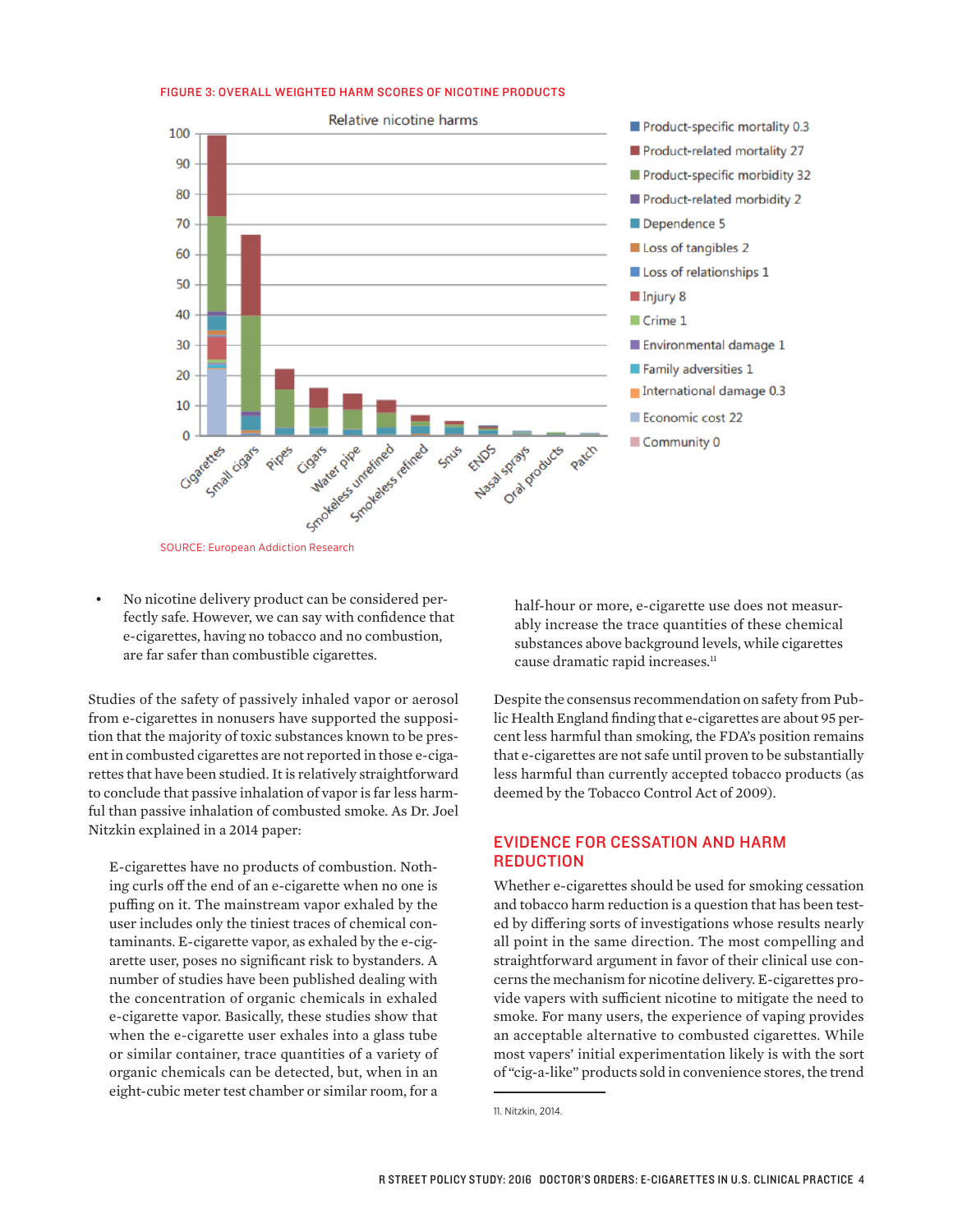#### FIGURE 4: COMPARISON OF E-CIGARETTE TYPES



SOURCES: King's College London, Bloomberg

for long-term users is to progress to tanks, mods and related vape-shop products.

Given the complexities of studying and confirming changes in the behavior of smokers, the data on cessation or reduction have not been as strong as some would expect. However, the studies point in the same general direction. The weight of the evidence has been sufficient to promote a change in government policy in the United Kingdom that now allows e-cigarettes to be dispensed for smoking cessation and harm reduction.<sup>12</sup> A significant number of physicians in the United States now routinely advise smokers to reduce the risk of tobacco-related disease by using e-cigarettes. Both physicians and their patients remain concerned about the many unknowns surrounding e-cigarettes, but this has not deterred widespread adoption.

In the decade since they were developed, e-cigarettes have become widely popular. It is estimated that 10 percent of U.S. adults use e-cigarettes.13 Recent surveys show that 9.4 percent of smokers have used e-cigarettes in the past 30 days. As much as 80 percent of e-cigarette users continue to use combusted cigarettes, a practice clinicians dub "dual use."14 Surveys of current e-cigarette users show the main reason vapers adopt e-cigarettes is for health reasons,<sup>15</sup> but they are well aware that use of e-cigarettes is not perfectly safe.16

Websites used by vapers provide tens of thousands of anecdotes and testimonials and offer support and encouragement to those who seek to reduce and eventually discontinue cigarette smoking.17 Testimonials commonly focus on tactics and devices to help optimize the availability of nicotine. Some vapers use multiple flavors through the day to increase the amount of puffs taken to help meet their need for nicotine. Details of new devices and new types of e-liquids are also shared. Over the years, devices have continued to evolve in their capacity to deliver nicotine, require fewer refills and operate safely. There are now more than 600 types of devices available to deliver vaporized nicotine. With most vape-shop products, the flavor, nicotine strength and the device itself can be customized to the needs and preferences of the vaper, as well as changed at-will over time. Relative

<sup>12.</sup> See Tobacco Advisory Group, 2016; McNeil, 2015.

<sup>13.</sup> Mincer, 2016.

<sup>14.</sup> Ahmed Jamal, David M. Homa, Erin O'Connor, et al., "Current Cigarette Smoking Among Adults-United States, 2005–2014," Morbidity and Mortality Weekly Report, 64(44):1233-1240, Nov. 13, 2015. [https://www.cdc.gov/mmwr/preview/mmwrhtml/](https://www.cdc.gov/mmwr/preview/mmwrhtml/mm6444a2.htm) [mm6444a2.htm](https://www.cdc.gov/mmwr/preview/mmwrhtml/mm6444a2.htm)

<sup>15.</sup> Jonathan Foulds, Susan Veldheer and Arthur Berg, "Electronic cigarettes (e-cigs): views of aficionados and clinical/public health perspectives," International Journal of Clinical Practice, 65(10):1037-1042," Aug. 1, 2011. [http://www.pubfacts.com/](http://www.pubfacts.com/detail/21801287/Electronic-cigarettes-e-cigs-views-of-aficionados-and-clinicalpublic-health-perspectives) [detail/21801287/Electronic-cigarettes-e-cigs-views-of-aficionados-and-clinicalpublic-](http://www.pubfacts.com/detail/21801287/Electronic-cigarettes-e-cigs-views-of-aficionados-and-clinicalpublic-health-perspectives)

[health-perspectives](http://www.pubfacts.com/detail/21801287/Electronic-cigarettes-e-cigs-views-of-aficionados-and-clinicalpublic-health-perspectives); See also, Amy McQueen, Stephanie Tower and Walton Sumner, "Interviews with 'vapers': implications for future research with electronic cigarettes," Nicotine & Tobacco Research, 13(9):860-867, April 5, 2011. [http://ntr.oxfordjournals.](http://ntr.oxfordjournals.org/content/13/9/860.long) [org/content/13/9/860.long](http://ntr.oxfordjournals.org/content/13/9/860.long)

<sup>16.</sup> Lynne Dawkins, John Turner, Amanda Roberts and Kirstie Soar, "'Vaping' profiles and preferences: an online survey of electronic cigarette users," Addiction, 108(6):1115-1125, March 28, 2013. [http://onlinelibrary.wiley.com/doi/10.1111/add.12150/](http://onlinelibrary.wiley.com/doi/10.1111/add.12150/abstract) [abstract](http://onlinelibrary.wiley.com/doi/10.1111/add.12150/abstract) ; See also, Jamal, 2015; Foulds, 2011.

<sup>17.</sup> Consumer Advocates for Smoke-free Alternatives Association, "CASAA Testimonials," accessed June 20, 2016; See also, E-Cigarette Forum, "E-Cigarette Success Stories," accessed June 20, 2016. [https://www.e-cigarette-forum.com/forum/forums/e](https://www.e-cigarette-forum.com/forum/forums/e-cigarette-success-stories.401/)[cigarette-success-stories.401/](https://www.e-cigarette-forum.com/forum/forums/e-cigarette-success-stories.401/)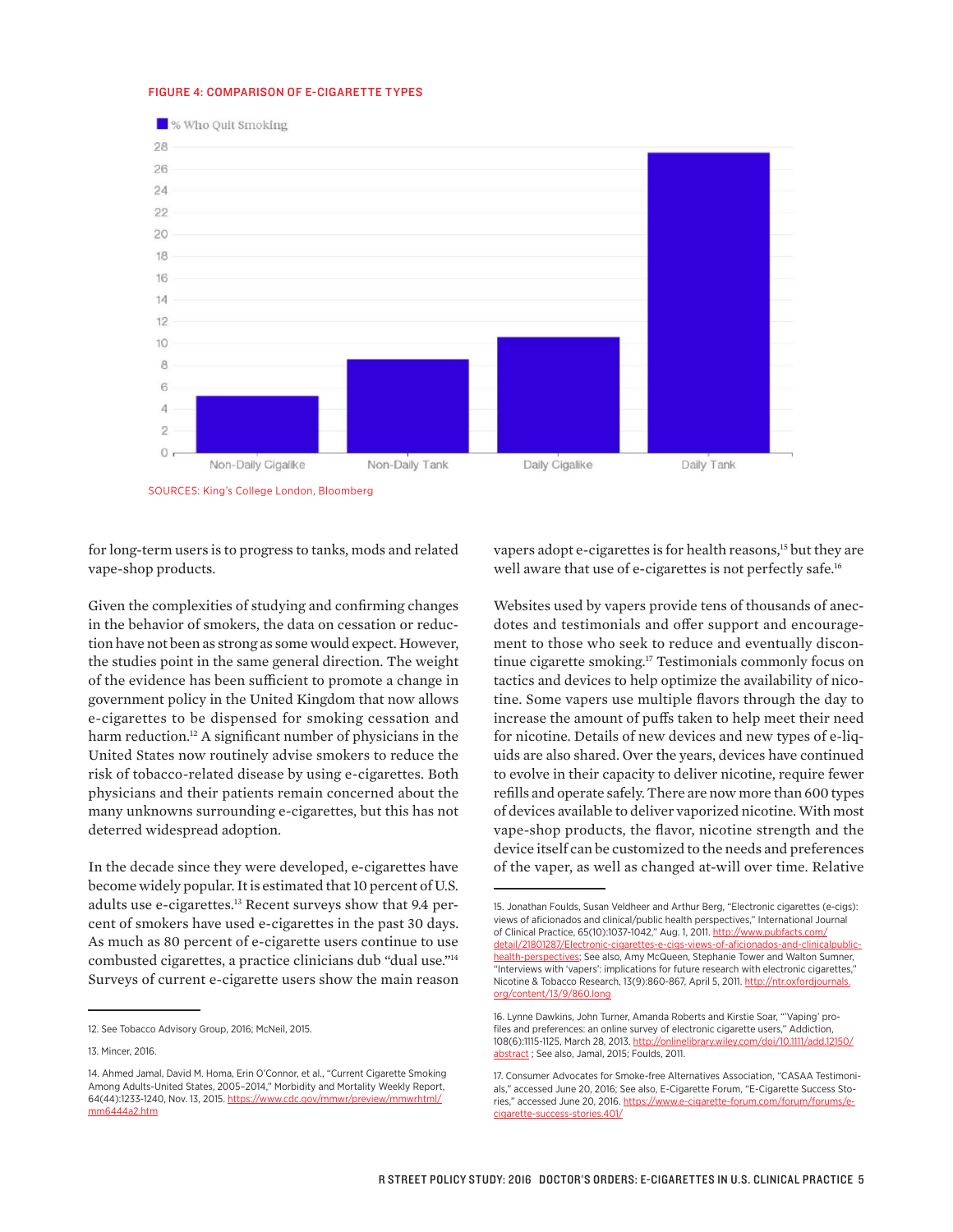to pharmaceutical options and standardized conveniencestore "cig-a-like" products, the ability to customize "mods" and "tanks" may enhance substantially their efficacy for both harm reduction (partial substitution of e-cigs for cigarettes) and smoking cessation.

A second batch of evidence comes from telephone and Internet surveys conducted in recent years. These surveys differ substantially in how they recruit smokers or e-cigarette users for questioning, survey methods used and how questions are worded. The evidence collected from these reports offer support for using e-cigarettes for smoking cessation and reduction.

- Jamie Brown and colleagues used a telephone survey to reach 5,863 people who made a quit attempt in the previous year. Among smokers who made a quit attempt without professional support, those who use e-cigarettes were more than twice as likely to report continued abstinence than those who used nicotinereplacement-products bought over the counter.18
- Konstantinos Farsalinos and colleagues surveyed an international sample of 19,414 e-cigarette users. Among respondents, 81 percent reported complete substitution of cigarettes.<sup>19</sup>
- Sara Hitchman and colleagues completed an online survey of 1,643 smokers, some of whom had used various e-cigarette devices. Users of e-cigarettes were more likely to have quit and users of tank systems were the most successful.<sup>20</sup>
- Leonie Brose and colleagues followed 1,759 smokers for one year. Daily use of e-cigarettes while smoking correlated with a greater number of quit attempts, but not greater rates of quitting. Nondaily use of e-cigarettes did not appear associated with quit attempts, cessation or reduced smoking. Daily users of e-cigarettes were 2.5 times as likely to reduce the amount smoked.<sup>21</sup>

• At year-end 2015, CASAA, the Consumer Advocates for Smoke-free Alternatives Association surveyed its membership and identified 19,823 regular e-cigarette users. The group found that 87 percent indicated they quit smoking entirely after staring to use e-cigarettes.<sup>22</sup>

Longitudinal studies track the experience of current smokers over time on a periodic basis; study participants provide updates on their smoking status and quit attempts. The questions used in these studies vary considerable and do not make the distinction between "ever-use" of e-cigarettes and regular use. In aggregate these studies offer mixed results.

- Wael Al-Delaimy and colleagues surveyed a population of 1,000 smokers at two time-points, ending in 2011, and found that smokers who had ever used e-cigarettes were less likely to report cessation or reduction.23
- Sara Kalkhoran and Stanton Glantz published a metaanalysis of the previous year's papers that showed a reduced impact of e-cigarettes on smoking cessation.24 However, this paper has been criticized extensively on methodological grounds for excluding data showing vapers who have quit.<sup>25</sup>
- Lois Biener and J. Lee Hargraves followed a population of 695 cigarette smokers for two years. The sample was divided by e-cigarette use into three categories: intensive users (regular use for at least one month), intermittent users and never-users. Intensive users were six times more likely to quit smoking.<sup>26</sup>

Clinical trials provide a means to verify patient reports of behavior change by the use of chemical markers. This overcomes a major limitation of the many surveys which may have a biased participation or response rate.

<sup>18.</sup> Jamie Brown, Emma Beard, Daniel Kotz, Susan Michie and Robert West, "Realworld effectiveness of e-cigarettes when used to aid smoking cessation: a crosssectional population study," *Addiction*, 109(9):1531-1540, Aug. 8, 2014. [http://onlineli-](http://onlinelibrary.wiley.com/doi/10.1111/add.12623/abstract)Adoi/10.1111/add.12623/abstract

<sup>19.</sup> Konstantinos E. Farsalinos, Giorgio Romagna, Dimitris Tsiapras, Stamatis Kyrzopoulos and Vassilis Voudris, "Characteristics, perceived side effects and benefits of electronic cigarette use: a worldwide survey of more than 19,000 consumers," *International Journal of Environmental Research and Public Health*, 11(4):4356-4373, April 22, 2014. <http://www.mdpi.com/1660-4601/11/4/4356>

<sup>20.</sup> Sara C. Hitchman, Leonie S. Brose, Jamie Brown, Debbie Robson and Ann McNeill, "Associations between e-cigarette type, frequency of use and quitting smoking: findings from a longitudinal online panel survey in Great Britain," *Nicotine & Tobacco Research*, ntv078, April 20, 2015. http://ntr.oxfordiournals.org/content/1

<sup>21.</sup> Leonie S. Brose, Sara C. Hitchman, Jamie Brown, Robert West and Ann McNeill, "Is the use of electronic cigarettes while smoking associated with smoking cessation attempts, cessation and reduced cigarette consumption? A survey with a 1-year follow-up," Addiction, 110(7):1160-1168, April 23, 2015. [http://onlinelibrary.wiley.com/](http://onlinelibrary.wiley.com/doi/10.1111/add.12917/abstract) [doi/10.1111/add.12917/abstract](http://onlinelibrary.wiley.com/doi/10.1111/add.12917/abstract)

<sup>22.</sup> Carl V Phillips, "CASAA ecig survey results," Consumer Advocates for Smoke-free Alternatives Association, Jan. 4, 2016. [https://antithrlies.com/2016/01/04/casaa-ecig](https://antithrlies.com/2016/01/04/casaa-ecig-survey-results/2016/)[survey-results/2016/](https://antithrlies.com/2016/01/04/casaa-ecig-survey-results/2016/)

<sup>23.</sup> Wael K. Al-Delaimy, Mark G. Myers, Eric C. Leas, David R. Strong and C. Richard Hofstetter, "E-cigarette use in the past and quitting behavior in the future: a population-based study," *American Journal of Public Health*, 105(6):1213-1219, Nov. 25, 2014. [http://ajph.aphapublications.org/doi/abs/10.2105/AJPH.2014.302482?url\\_](http://ajph.aphapublications.org/doi/abs/10.2105/AJPH.2014.302482?url_ver=Z39.88-2003&rfr_id=ori%3Arid%3Acrossref.org&rfr_dat=cr_pub%3Dpubmed&) [ver=Z39.88-2003&rfr\\_id=ori%3Arid%3Acrossref.org&rfr\\_dat=cr\\_pub%3Dpubmed&](http://ajph.aphapublications.org/doi/abs/10.2105/AJPH.2014.302482?url_ver=Z39.88-2003&rfr_id=ori%3Arid%3Acrossref.org&rfr_dat=cr_pub%3Dpubmed&)

<sup>24.</sup> Sara Kalkhoran and Stanton A. Glantz, "E-cigarettes and smoking cessation in real-world and clinical settings: a systematic review and meta-analysis," *The Lancet Respiratory Medicine*, Jan. 14, 2016. [http://www.thelancet.com/journals/lanres/article/](http://www.thelancet.com/journals/lanres/article/PIIS2213-2600(15)00521-4/abstract) [PIIS2213-2600\(15\)00521-4/abstract](http://www.thelancet.com/journals/lanres/article/PIIS2213-2600(15)00521-4/abstract)

<sup>25.</sup> Peter Hajek, Hayden McRobbie and Chris Bullen, "E-cigarettes and smoking cessation," The Lancet Respiratory Medicine, April 25, 2016. [http://www.thelancet.com/](http://www.thelancet.com/pdfs/journals/lanres/PIIS2213-2600(16)30024-8.pdf) [pdfs/journals/lanres/PIIS2213-2600\(16\)30024-8.pdf](http://www.thelancet.com/pdfs/journals/lanres/PIIS2213-2600(16)30024-8.pdf)

<sup>26.</sup> Lois Biener and J. Lee Hargraves, "A Longitudinal Study of Electronic Cigarette Use in a Population-based Sample of Adult Smokers: Association with Smoking Cessation and Motivation to Quit," *Nicotine & Tobacco Research*, Oct. 9, 2014. [http://ntr.](http://ntr.oxfordjournals.org/content/early/2014/10/07/ntr.ntu200.abstract) [oxfordjournals.org/content/early/2014/10/07/ntr.ntu200.abstract](http://ntr.oxfordjournals.org/content/early/2014/10/07/ntr.ntu200.abstract)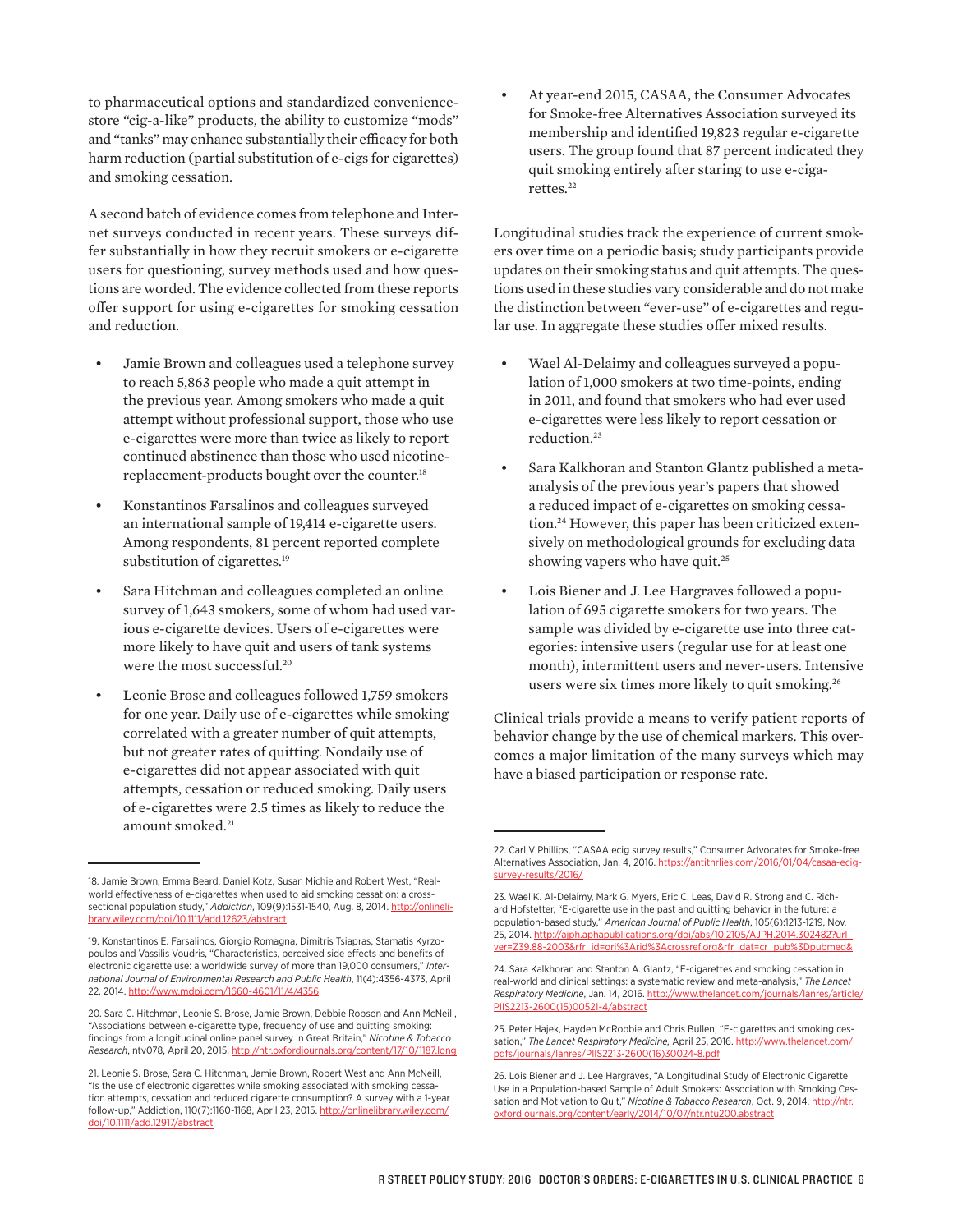- Pasquale Caponnetto and colleagues completed a one-year pilot study with 23 schizophrenic patients who had no intention to quit and no smokingcessation counseling offered. Sustained smoking abstinence was shown in 14 percent and 80 percent showed a sustained reduction in the number of cigarettes smoked.27
- Riccardo Polosa and colleagues studied 40 regular smokers who were not ready to quit. At six months, 32.5 percent of participants showed a 50 percent reduction in the number of cigarettes smoked.<sup>28</sup>
- Peter Hajek, in a pilot study in London, provided e-cigarettes to smokers seeking to quit. At four weeks, 68 percent had biochemically validated abstinence.<sup>29</sup>

The so-called "gold standard" for evidence of clinical efficacy for a drug used to cure a disease is the randomized clinical trial. In a 2013 study, Christopher Bullen and colleagues randomized 289 smokers to e-cigarette, patch and placebo e-cigarette groups and measured six-month abstinence.<sup>30</sup> The overall reduction in cigarettes smoked for the e-cigarette group was statistically significant, at 0.0001. E-cigarettes were as effective as the patch in smoking cessation, with a quit rate of 7.3 percent.

Davide Campagna and colleagues examined subjective and objective measures of respiratory function in smokers who either fully or partially replaced combusted cigarettes with e-cigarettes. Both groups showed significant improvement.<sup>31</sup>

Some important conclusions can be drawn from this body of research. For many smokers, smoking and use of other nicotine products is a behavior, not a disease. As a behavior, product use is heavily influenced by public and private communications, marketing and other factors that do not

influence the efficacy of a drug. This being the case, a randomized clinical trial, which presumes use is totally dependent on pharmaceutical efficacy, is not an appropriate study design to address initiation, continuation and/or cessation of cigarette use or use of other non-pharmaceutical nicotine products. There is no practical way to adjust for these communication issues in an open society and no practical way to blind the study.

Use of e-cigarettes has been observed to prompt successful quitting in persons who were not interested in quitting. The surveys and clinical trials reflect "real world" experience and measured cessation and cigarette reduction in the absence of behavioral interventions. Some data suggest that more recent studies generate better outcomes, because smokers only relatively recently have gained access to nicotine-delivery systems that produce higher levels of nicotine.<sup>32</sup>

### E-CIGARETTES IN CLINICAL PRACTICE

In February 2016, the United Kingdom's National Centre for Smoking Cessation Training published training materials guiding the use of e-cigarettes for cessation and harm reduction in that country.<sup>33</sup> In the United States, a growing number of physicians are recommending e-cigarettes. Two studies have found that doctors report two-thirds of their smoking patients ask about e-cigarettes and about one-third of U.S. physicians advise smokers to use them.<sup>34</sup> A larger and more recent survey of practicing physicians presented at the recent Society for Research on Nicotine and Tobacco reported that 57.8 percent of physicians advise using e-cigarettes for smoking cessation or harm reduction.<sup>35</sup> One author has suggested that electronic nicotine delivery systems, such as e-cigarettes, have had a public health impact by reducing the number of regular smokers.36

Clinical investigations into the effects of e-cigarettes on patients have been limited by many pragmatic issues, not the

<sup>27.</sup> Pasquale Caponnetto, Roberta Auditore, Cristina Russo, Giorgio Carlo Cappello and Riccardo Polosa, "Impact of an electronic cigarette on smoking reduction and cessation in schizophrenic smokers: a prospective 12-month pilot study," International Journal of Environmental Research and Public Health, 10(2):446-461, Jan. 28, 2013. <http://www.mdpi.com/1660-4601/10/2/446>

<sup>28.</sup> Riccardo Polosa, Pasquale Caponnetto, Jaymin B Morjaria, Gabriella Papale, Davide Campagna and Cristina Russo, "Effect of an electronic nicotine delivery device (e-Cigarette) on smoking reduction and cessation: a prospective 6-month pilot study," *BMC Public Health*, 11(1):1, Oct. 11, 2011. [http://bmcpublichealth.biomedcentral.](http://bmcpublichealth.biomedcentral.com/articles/10.1186/1471-2458-11-786) [com/articles/10.1186/1471-2458-11-786](http://bmcpublichealth.biomedcentral.com/articles/10.1186/1471-2458-11-786)

<sup>29.</sup> Peter Hajek, et al., "Adding E-Cigarettes to Specialist Stop-Smoking Treatment: City of London Pilot Project," *Journal of Addiction Research & Therapy*, Sept. 30, 2015. [http://www.omicsonline.org/open-access/adding-ecigarettes-to-specialist-stopsmok](http://www.omicsonline.org/open-access/adding-ecigarettes-to-specialist-stopsmoking-treatment-city-of-london-pilot-project-2155-6105-1000244.php?aid=60562)[ing-treatment-city-of-london-pilot-project-2155-6105-1000244.php?aid=60562](http://www.omicsonline.org/open-access/adding-ecigarettes-to-specialist-stopsmoking-treatment-city-of-london-pilot-project-2155-6105-1000244.php?aid=60562)

<sup>30.</sup> Christopher Bullen, Colin Howe, Murray Laugesen, Hayden McRobbie, Varsha Parag, Jonathan Williman and Natalie Walker, "Electronic cigarettes for smoking cessation: a randomised controlled trial," *The Lancet Respiratory Medicine*, Sept. 9, 2013. [http://www.thelancet.com/journals/lancet/article/PIIS0140-6736\(13\)61842-5/abstract](http://www.thelancet.com/journals/lancet/article/PIIS0140-6736(13)61842-5/abstract)

<sup>31.</sup> Davide Campagna, Jaymin B. Morjaria, Pasquale Caponnetto, et al., "Persisting Long Term Benefits of Smoking Abstinence and Reduction in Asthmatic Smokers Who Have Switched to Electronic Cigarettes," *Discovery Medicine*, 21(114):99-108, Feb. 23, 2016. <http://www.ncbi.nlm.nih.gov/pubmed/27011045>

<sup>32.</sup> Hitchman, 2015.

<sup>33.</sup> Andy McEwen and Hayden McRobbie, "Electronic cigarettes: A briefing for stop smoking services," National Centre for Smoking Cessation Training, January 2016. [http://www.ncsct.co.uk/usr/pub/Electronic\\_cigarettes.\\_A\\_briefing\\_for\\_stop\\_smok](http://www.ncsct.co.uk/usr/pub/Electronic_cigarettes._A_briefing_for_stop_smoking_services.pdf)[ing\\_services.pdf](http://www.ncsct.co.uk/usr/pub/Electronic_cigarettes._A_briefing_for_stop_smoking_services.pdf)

<sup>34.</sup> Michael B. Steinberg, Daniel P. Giovenco and Cristine D. Delnevo, "Patient– physician communication regarding electronic cigarettes," Preventive Medicine Reports, 2:96-98, Feb. 2, 2015. http://www.sciencedirect.com/science/article/pii, [S221133551500008X](http://www.sciencedirect.com/science/article/pii/S221133551500008X) ; See also, Kelly L. Kandra, Leah M. Ranney, Joseph G. L. Lee and Adam O. Goldstein, "Physicians' attitudes and use of E-cigarettes as cessation devices, North Carolina, 2013," Plos One, July 29, 2014. [http://journals.plos.org/plosone/](http://journals.plos.org/plosone/article?id=10.1371/journal.pone.0103462) [article?id=10.1371/journal.pone.0103462](http://journals.plos.org/plosone/article?id=10.1371/journal.pone.0103462)

<sup>35.</sup> Omar El-Shahawy, Richard Brown and Jennifer Elston Lafata, "Primary Care Physicians' Beliefs and Practices Regarding E-Cigarette Use by Patients Who Smoke: A Qualitative Assessment," *International Journal of Environmental Research and Public Health*, 13(5):445, April 26, 2016. [http://www.ncbi.nlm.nih.gov/pmc/articles/](http://www.ncbi.nlm.nih.gov/pmc/articles/PMC4881070/) [PMC4881070/](http://www.ncbi.nlm.nih.gov/pmc/articles/PMC4881070/)

<sup>36.</sup> Steven A. Schroeder, "Is Smoking Yesterday's News?," Smoking Cessation Leadership Center, accessed June 20, 2016. [http://smokingcessationleadership.ucsf.edu/](http://smokingcessationleadership.ucsf.edu/directors-corner/is-smoking-yesterdays-news) [directors-corner/is-smoking-yesterdays-news](http://smokingcessationleadership.ucsf.edu/directors-corner/is-smoking-yesterdays-news)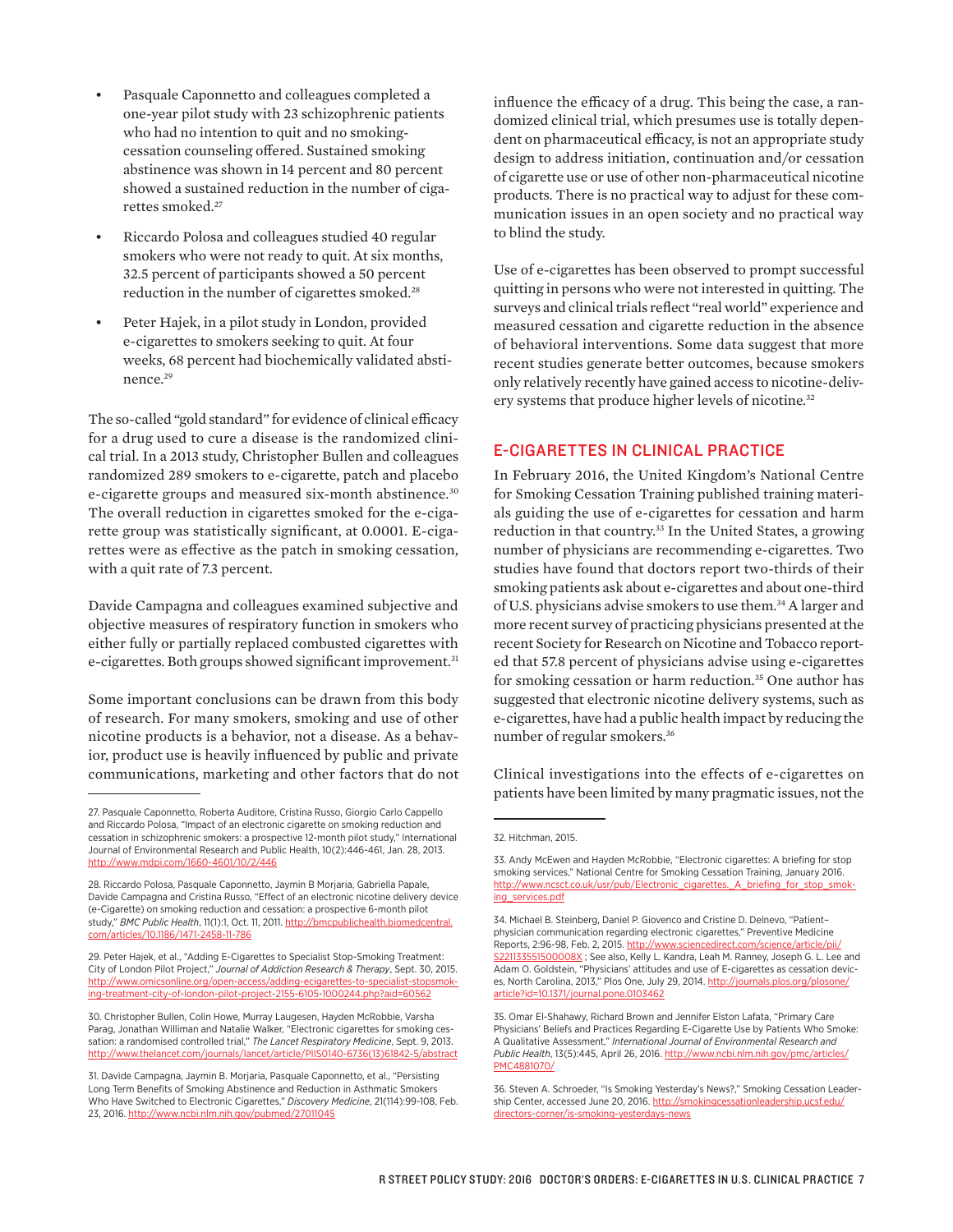least of which is standardization, but observational studies are possible. Instructions for how to advise patients to quit smoking using e-cigarettes have started to appear in the literature<sup>37</sup> and they are being introduced to active treatment programs. As a behavioral intervention that does not involving health-insurance reimbursement, e-cigarette use puts the smoker, not the doctor, in control. It also arguably reduces the need for continuing medical follow-up.

But there is strong data to support the use of behavioral interventions in smoking cessation. Indeed, the medications used for smoking cessation are approved as adjuncts to behavioral interventions. According to the evidence review presented in the clinical practice guideline produced by the U.S. Preventive Services Task Force, the more sessions provided, the longer the duration and the longer the course of treatment, the better the outcome.<sup>38</sup> The focus on using medication or e-cigarettes for smoking cessation has been aligned to the "real world" experience of quitting, where counseling is not readily available. Clearly, the enhanced availability of smoking-cessation counseling would help people trying to quit by whichever means they chose.

There has been considerable criticism of the standard model of smoking cessation, which some see as rejecting smokers who are not ready to change. In the current model of treatment, smokers who state that they are not ready to quit are provided no treatment. In 2013, a detailed survey of quit attempts in the Behavioral Risk Factor Surveillance System revealed that approximately two-thirds of smokers had made a quit attempt in the preceding year.39 Previous surveys show that 6.2 percent are successful in any given year.<sup>40</sup> Successful quitters make eight to 11 attempts before they are able to abstain. Smokers who make repeated efforts to quit over time get "better" at abstaining for longer periods, in a process that may last several years.

Given the chronic relapsing course of smoking cessation, Michael Steinberg and colleagues have proposed that

tobacco use be approached as a chronic disease.<sup>41</sup> Steinberg goes on to propose extended medication with nicotine as a means to treat this chronic condition.

Kimber Richter and Edward Ellerbeck have argued for an opt-in treatment approach, wherein every smoker seen by a clinician is provided with an intervention, regardless of their readiness for change.<sup>42</sup> There is substantial evidence that interventions for smokers not ready to change nonetheless promote quitting and reduce the amount smoked.

Positive outcomes for this type of proactive approach also have been reported by others authors.<sup>43</sup> Steven Fu and colleagues randomized 5,000 smokers under the care of the U.S. Department of Veterans Affairs to compare the standard model of usual care versus proactive care. At one year, the proactive group had a sustained six-month abstinence rate of 13.5 percent, compared with 10.9 percent in usual care.<sup>44</sup> Jennifer Vidrene and colleagues evaluated an alternative, more proactive approach to refer patients to smoking-cessation quit-lines. Most smokers referred passively never call for help. But after doctors shifted to an "Ask-Advise-Connect" protocol, Vidrene observed a tenfold increase in smokers' enrollment.45

The application of any intervention – be it e-cigarettes, medication or simply counseling – is likely to have some impact. Smokers concerned about their health are switching to e-cigarettes and many of these are able to quit. Although many smokers consult their doctors about e-cigarettes, the majority do not. They represent empowered consumers who seek to improve their health.

### **CONCLUSION**

There can be little question that many adult smokers would benefit by switching from combusted cigarettes to e-cigarettes. Some would quit use of all nicotine products or entirely replace combusted cigarettes. A large fraction of

<sup>37.</sup> Colin P. Mendelsohn and Coral Gartner, "Electronic cigarettes: what should you tell your patients?," Medicine Today, 16(10):26-32, October 2015. [http://medicinetoday.](http://medicinetoday.com.au/2015/october/feature-article/electronic-cigarettes-what-should-you-tell-your-patients) [com.au/2015/october/feature-article/electronic-cigarettes-what-should-you-tell](http://medicinetoday.com.au/2015/october/feature-article/electronic-cigarettes-what-should-you-tell-your-patients)[your-patients](http://medicinetoday.com.au/2015/october/feature-article/electronic-cigarettes-what-should-you-tell-your-patients)

<sup>38.</sup> Force USPST, "Counseling and interventions to prevent tobacco use and tobaccocaused disease in adults and pregnant women," U.S. Preventive Services Task Force, April 2009. [http://www.uspreventiveservicestaskforce.org/Page/Document/Update-](http://www.uspreventiveservicestaskforce.org/Page/Document/UpdateSummaryFinal/tobacco-use-in-adults-and-pregnant-women-counseling-and-interventions)[SummaryFinal/tobacco-use-in-adults-and-pregnant-women-counseling-and-inter](http://www.uspreventiveservicestaskforce.org/Page/Document/UpdateSummaryFinal/tobacco-use-in-adults-and-pregnant-women-counseling-and-interventions)[ventions](http://www.uspreventiveservicestaskforce.org/Page/Document/UpdateSummaryFinal/tobacco-use-in-adults-and-pregnant-women-counseling-and-interventions)

<sup>39.</sup> S. René Lavinghouze, Ann Malarcher, Amal Jama, Linda Neff, Karen Debrot and Laura Whalen, "Trends in Quit Attempts among Adult Cigarette Smokers — United States, 2001–2013," *Morbidity and Mortality Weekly Report*, 64(40);1129-35, Oct. 16, 2015. <http://www.cdc.gov/mmwr/preview/mmwrhtml/mm6440a1.htm>

<sup>40.</sup> Centers for Disease Control & Prevention, "Quitting smoking among adults-- United States, 2001-2010," *Morbidity and Mortality Weekly Report*, 60(44):1513, Nov. 11, 2011.<https://www.cdc.gov/mmwr/preview/mmwrhtml/mm6044a2.htm>

<sup>41.</sup> Michael B. Steinberg, Amy C. Schmelzer, Donna L. Richardson and Jonathan Foulds, "The Case for Treating Tobacco Dependence as a Chronic Disease," *Annals of Internal Medicine*, 148(7):554-556, April 1, 2008. [http://annals.org/article.](http://annals.org/article.aspx?articleid=740393) [aspx?articleid=740393](http://annals.org/article.aspx?articleid=740393)

<sup>42.</sup> Kimber P. Richter and Edward F. Ellerbeck, "It's time to change the default for tobacco treatment," *Addiction*, 110(3):381-386, Oct. 16, 2014. [http://onlinelibrary.wiley.](http://onlinelibrary.wiley.com/doi/10.1111/add.12734/abstract) [com/doi/10.1111/add.12734/abstract](http://onlinelibrary.wiley.com/doi/10.1111/add.12734/abstract)

<sup>43.</sup> Paul Aveyard, Rachna Begh, Amanda Parsons and Robert West, "Brief opportunistic smoking cessation interventions: a systematic review and meta-analysis to compare advice to quit and offer of assistance," *Addiction*, 107(6):1066-1073, Feb. 28, 2012.<http://onlinelibrary.wiley.com/doi/10.1111/j.1360-0443.2011.03770.x/abstract>

<sup>44.</sup> Steven S. Fu, Michelle van Ryn, Scott E. Sherman, et al., "Proactive tobacco treatment and population-level cessation: a pragmatic randomized clinical trial," *JAMA Internal Medicine*, 174(5):671-677, May 2014. [http://archinte.jamanetwork.com/article.](http://archinte.jamanetwork.com/article.aspx?articleid=1835361) [aspx?articleid=1835361](http://archinte.jamanetwork.com/article.aspx?articleid=1835361)

<sup>45.</sup> Jennifer Irvin Vidrine, Sanjay Shete, Yumei Cao, et al., "Ask-Advise-Connect: a new approach to smoking treatment delivery in health care settings," *JAMA Internal Medicine*, 173(6):458-464, March 25, 2013. [http://archinte.jamanetwork.com/article.](http://archinte.jamanetwork.com/article.aspx?articleid=1656544) [aspx?articleid=1656544](http://archinte.jamanetwork.com/article.aspx?articleid=1656544)